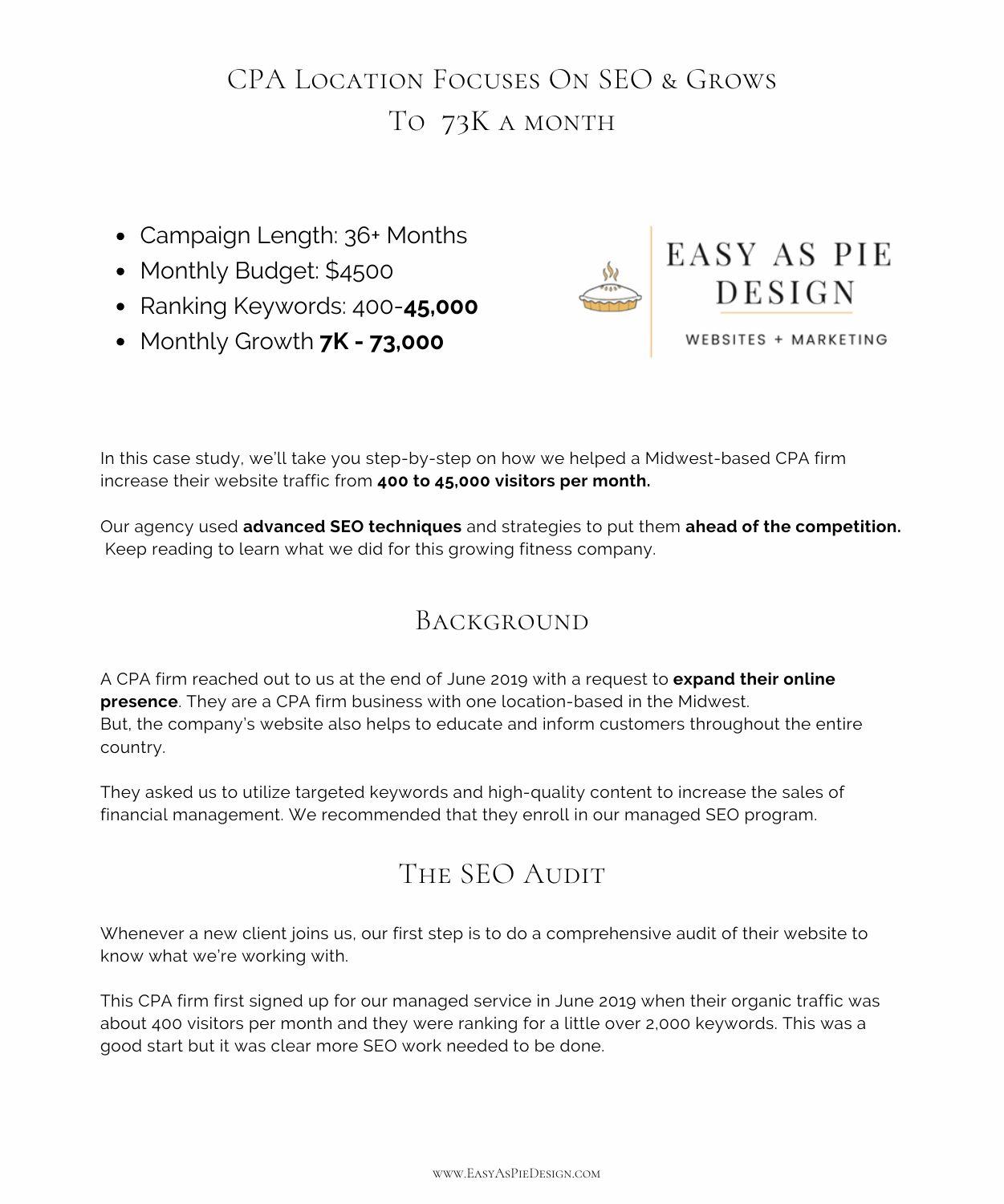## "Easy Win" Keywords Analysis

Once we've audited a client's website we can begin helping their SEO immediately by targeting "easy win" keywords.

These are keywords the client is already ranking for in SERP positions 4-30. These are **keywords that Google already likes and recognizes,** and by building more content and links around them, we can boost their rankings.

We learned that the CPA company was already ranking for over 1,200 of these **"easy win"** keywords.

Even more encouraging was how many of them had a low keyword difficulty or KD ranking. This tells us how difficult it would be for the keyword to rank in the **top 10 of search results.**

## COMPETITIVE GAP ANALYSIS

Before unrolling our **individualized SEO strategy,** we must also understand what competitor websites are doing online. These include regional and national CPA websites for large-scale accounting firms.

Rather than doing an apples-to-apples comparison of keywords used, our goal with a competitive gap analysis is to identify new opportunities with keywords that are relevant to our client's business. For example, this particular client shared 1,000 keywords with its largest online competitor. But, their competitor ranked for an **additional 3,000 unique keywords**.

We explored this extensive list to find new keywords we could incorporate into our strategy. One way of doing this is by writing blog posts featuring that topic and keyword.

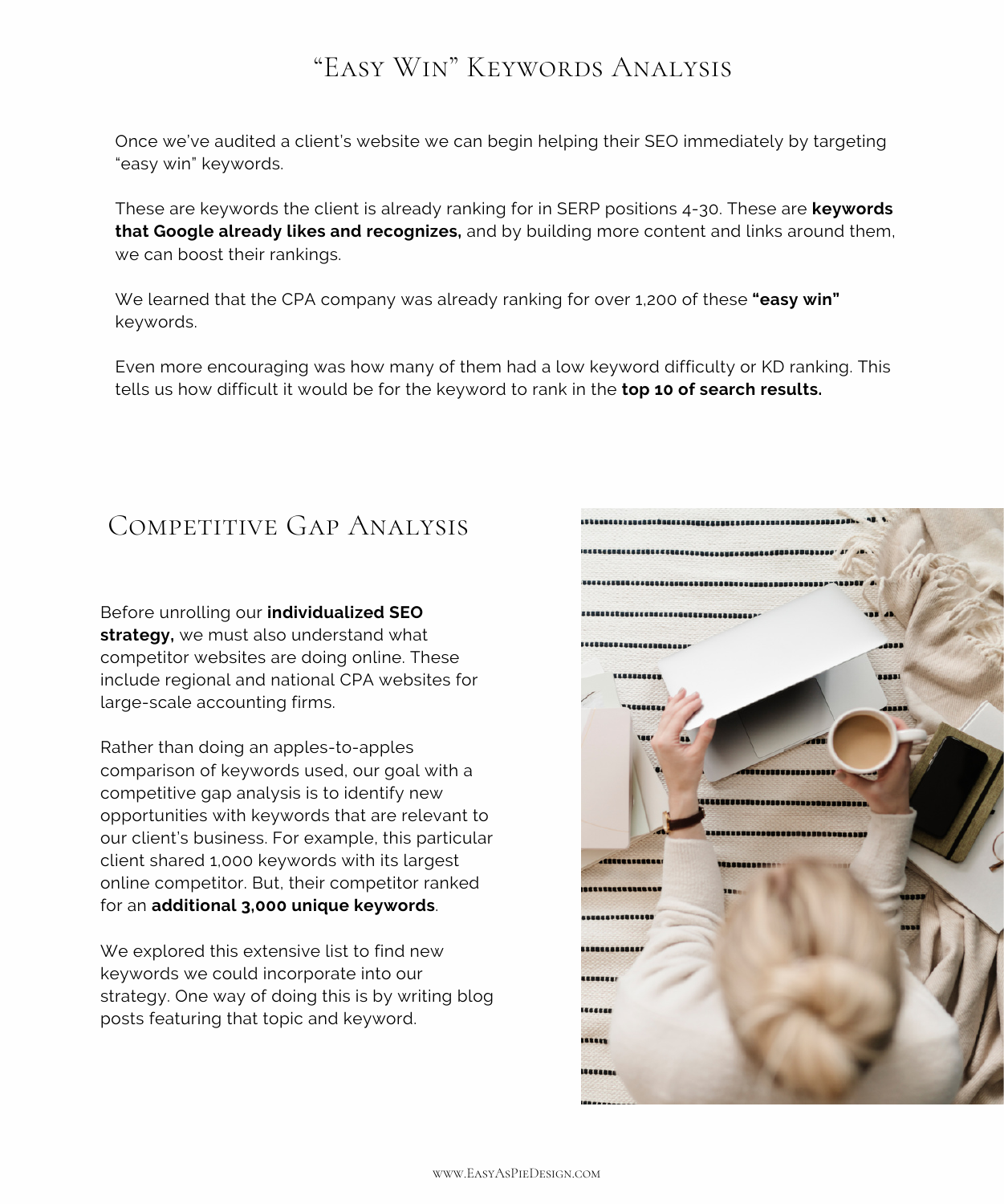## SEO STRATEGY & EXECUTION

Our strategy with them was to begin incorporating more high-performing organic keywords. We knew this would be difficult because they're very competitive, but we were confident our efforts would pay off in the end.

Here are other services we provided:

- Link building
- Guest posts
- Blogs

Our efforts brought in-content links back to their site. Backlinks are one of the most powerful ways to boost your **SEO. DA (Domain Authority) runs from zero to 100.** The higher the number, the more authoritative the site.

And blogs helped provide high-quality content to their visitors while simultaneously ranking for new keywords. Their most popular blog post was titled "All you need to know about CPA pricing and how to choose the right package for you" and was responsible for a ton of organic traffic.

#### Campaign Results

Our client started working with us in 2020 and we made steady gains that year. But, it wasn't until September 2021 that their traffic finally exploded.

As you can see below, their organic traffic tripled in September 2021 and has continued to increase into the new year. They now receive 45,000 visitors each month.

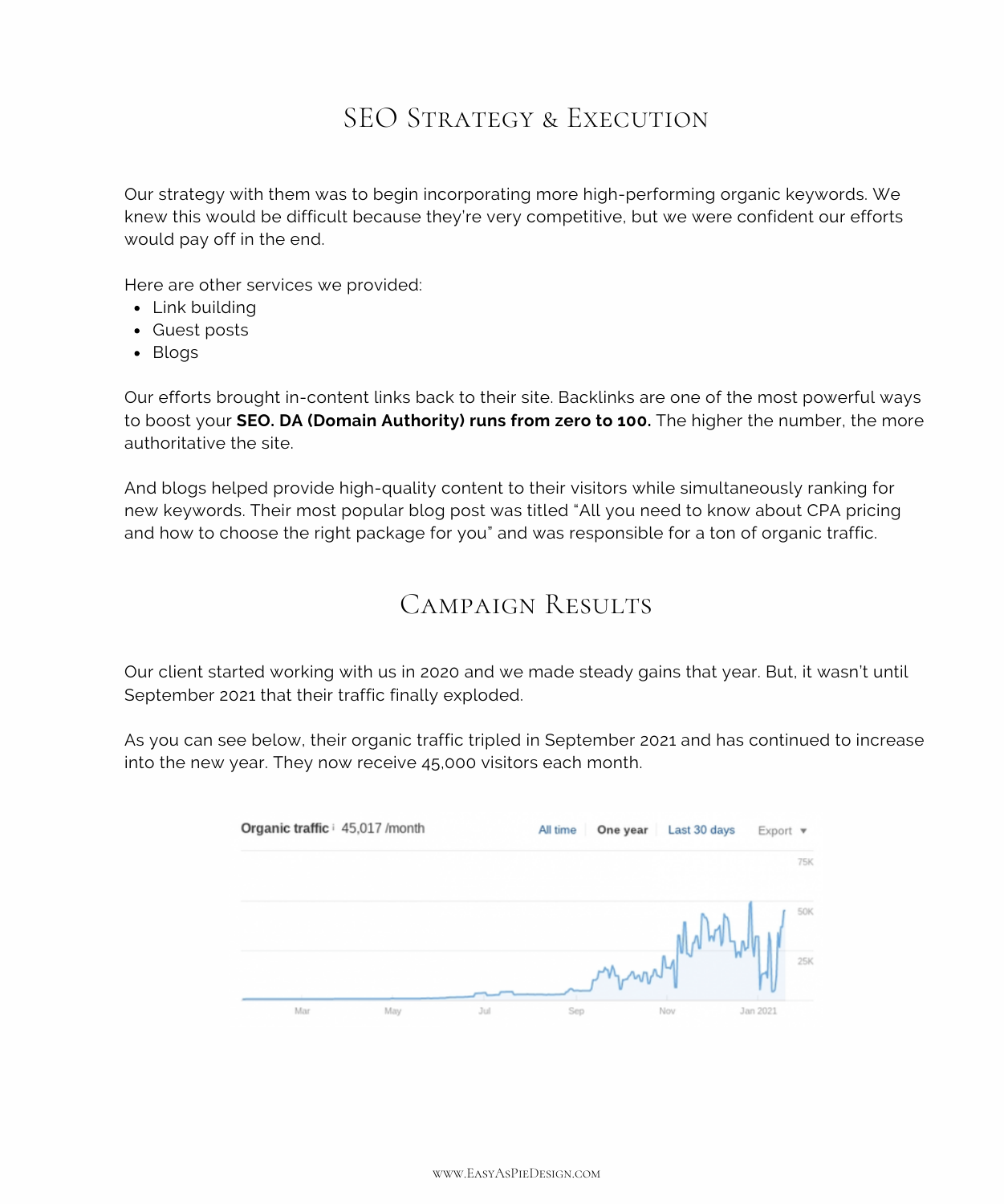Early in the process of working with us, they requested an increase in ranking keywords. As you can see below, their organic keywords increased steadily throughout the end of 2020.

A majority of the increases were considered "easy wins" yet the number of ranked keywords in the No. 1-3 positions increased from approximately 230 in September to 360 today.



And, of course, one of the most exciting metrics for any business is the value of their organic traffic. This is the amount they would have to spend on paid advertising to get the same exposure.

#### **Their traffic value jumped from \$7,000 in September 2021 to \$73,000 today.**